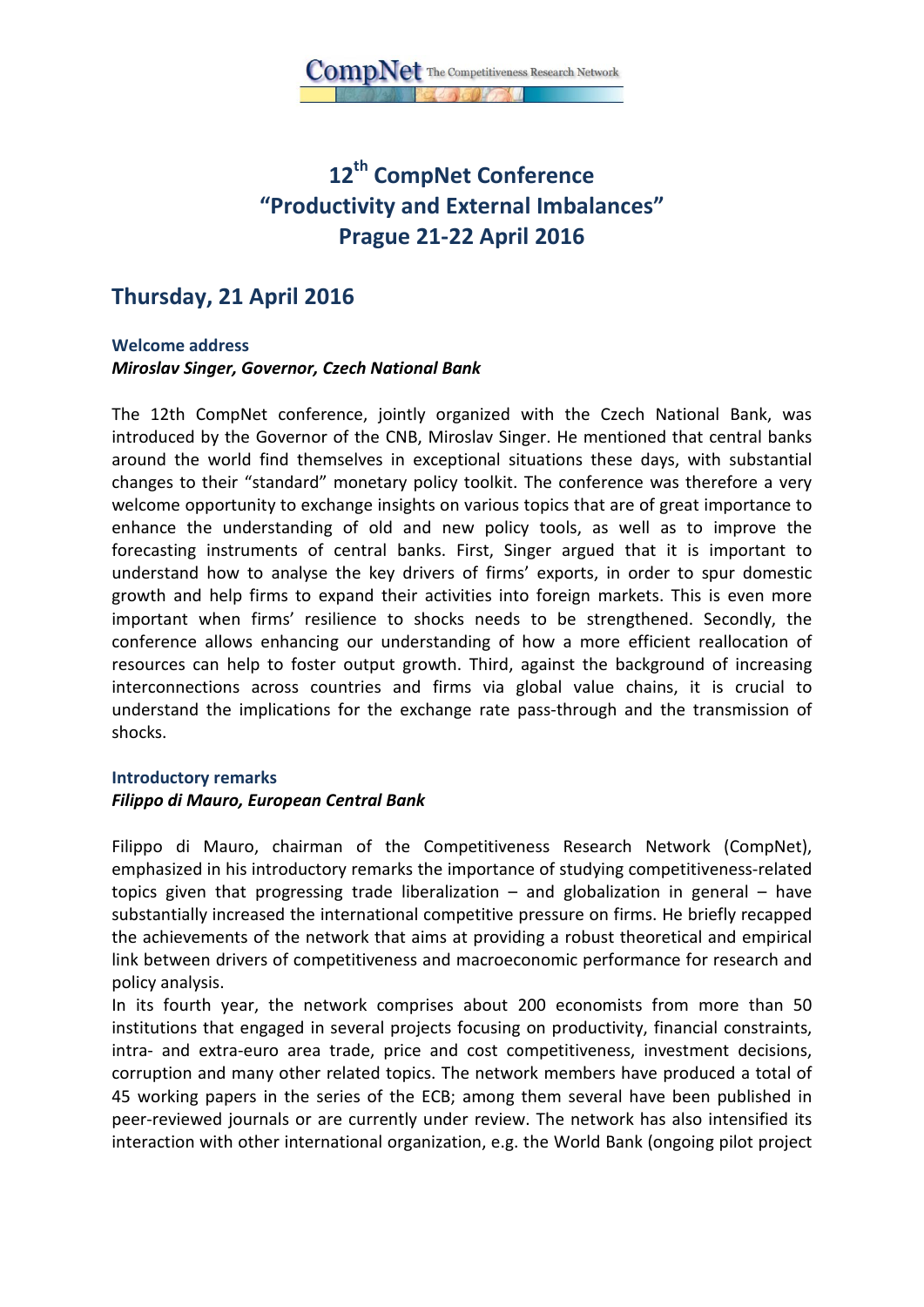

using CompNet methodology on World Bank data and major upcoming joint conference planned for mid-October) and the EU Commission.

## **Session 1**

## **Export performance and current account determinants**

Chair: Joao Amador, Banco de Portugal

### **Grin and Bear it: Producer financed exports from and emerging market** *Beata Javorcik (Oxford University) and Banu Demir (Bilkent University)*

The paper by Beata Javorcik and co-author investigates how one specific factor, the level of competition in exports, is able to influence the way of dealing with international transactions risk. Specifically, the authors study how the abolishment of the Multifiber agreement (MFA) quotas influenced Turkish export financing. During 1993-2003, Turkey and China were the leading exporters of textiles and clothing into the EU market (jointly accounting for 30% of imports to the EU). Chinese exports were subject to MFA quotas which were abolished (with some exceptions) on 1 January 2005. The authors use the end of Chinese export restrictions as an exogenous shock in order to identify the degree of export competition faced by Turkish firms. By using a diff in diff approach, the authors show that a higher degree of export competition leads exporters to bear more risks. Turkish exporters, according to their results, reacted to the abolishment of MFA quotas by increasing the share of exports on OA terms, therefore, taking on additional risks as their bargaining power decreased after the shock.

**Discussion**: *The discussant David Haugh (OECD) stressed the importance of extending the analysis to other countries besides Turkey. Moreover, he questioned the existence of possible survival biases, addressed by the authors using fixed effects, and highlighted the importance of controlling for differences between exporters under the MFA and exports not subject to the MFA.*

#### **Estimating the effect of exchange rate changes on total exports** *Thierry Mayer (Science Po) and Walter Steingress (Banque de France)*

The paper presented by Walter Steingress, deals with the effect of real exchange rate on exports. It re-visits the theoretical foundations of macro level Real Effective Exchange Rate (REER) regression and assess whether the macro level approach is compatible with the "meso-level" approach. The authors, by calibrating their model, are able to asses and quantify estimation biases arising from applied work and run a number of counterfactual policy experiments (e.g. an appreciation of the Euro, the closing of current account imbalances in the EU area). The authors conclude that the main sources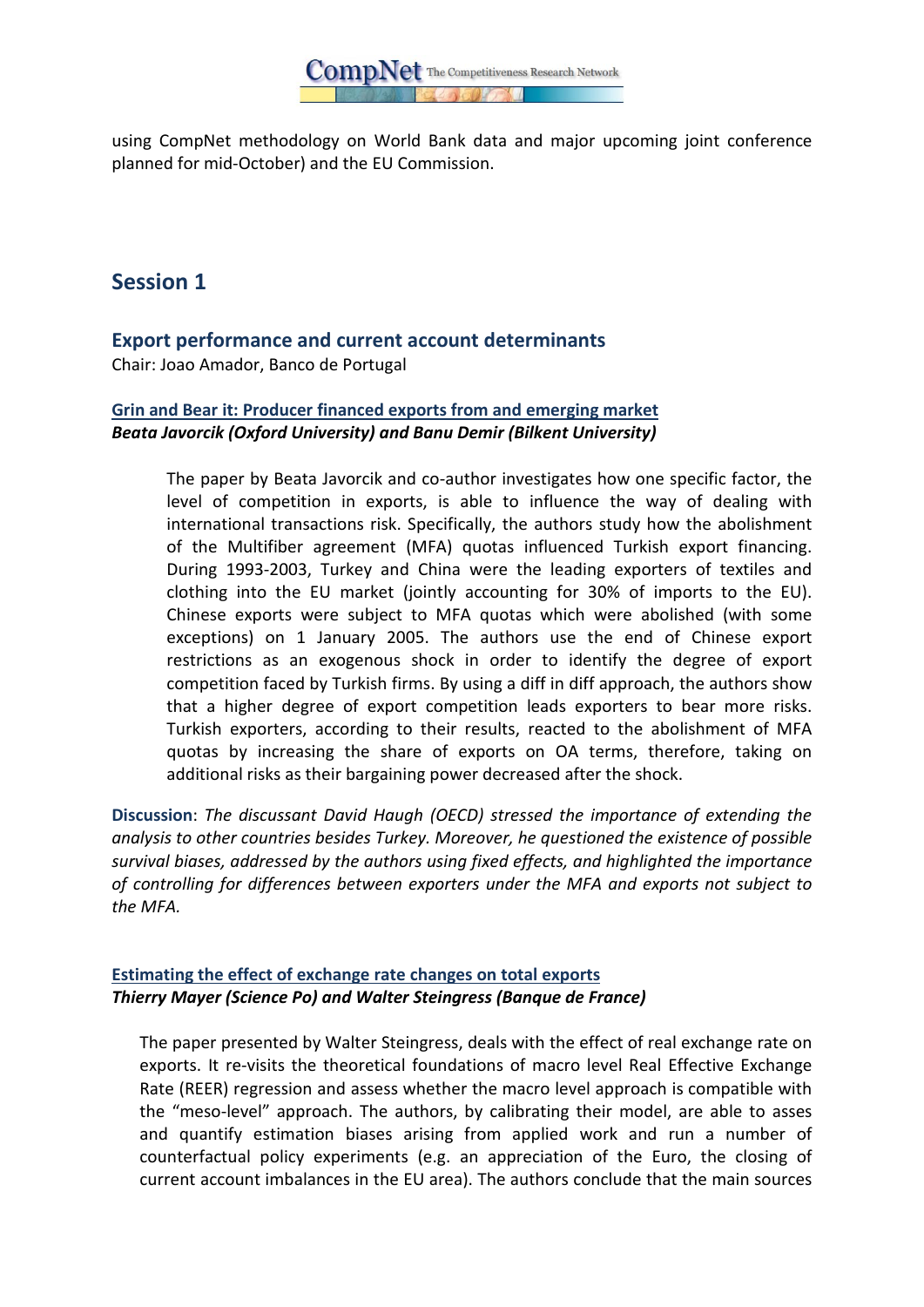$\text{CompNet}$  The Competitiveness Research Network

of aggregation bias are (i) model misspecification, as well as (ii) omitted variables. However, with the proposed unique elasticity of substitution (structural gravity), it is possible to go from the "meso" to the "macro" level with no aggregation bias. The estimation bias raises instead fewer concerns, and seems to arise mainly from the elasticity of demand.

**Discussion**: *The discussant David Haugh (OECD) pointed to the possibility of extending the analysis to the long run effects on welfare and to use the model to estimate the effect of stabilizing EU current accounts.*

## **Corporate Investment and the Real Exchange Rate** *Mai Dao, Camelia Minoiu and Jonathan D. Ostry (International Monetary Fund)*

The economic literature identifies three main channels through which exchange rate variations can affect medium- term firm outcomes through investment, namely: the competitiveness channel, the balance sheet channel, and the aggregate lending channel. The authors investigate instead an alternative channel through which exchange rate variations can affect short-term firm outcomes through investment, namely the internal financing channel. The channel identified by the authors: highlights how exchange rate variations affect investments via internal financing capacity and cash flows; with its effect going in the opposite direction of external finance for tradable-sector firms and operating both in crisis and in normal times counteracting the balance sheet and lending channel.

**Discussion**: *The discussant David Haugh (OECD) highlighted the importance of using alternative measures of financial development. Moreover, he suggested providing results linked more strongly to policy (for example that smaller firms benefit more from exchange rate depreciations).*

### **Keynote speech**

### *Jan de Loecker (Princeton University)*

Jan de Loecker from Princeton University mentioned in his introduction that the topics on firm performance and competition have received a large amount of attention as shown by the rapidly growing literature focussing on these issues. A critical component of the work is to estimate production functions in order to recover measures of productivity. In his speech, De Loecker presented a general empirical framework that allows recovering the underlying components of firm performance and identifying productivity without committing to any particular demand system and a model of competition. De Loecker shows that with sales and expenditure data alone, one cannot, in general, recover the underlying components of firm performance or identify productivity. One would need either to collect more detailed data, in particular for price changes, or making additional assumptions that will allow for a unique identification. The key question is not whether or not one needs assumptions, but which set of assumptions is less restrictive. As an example,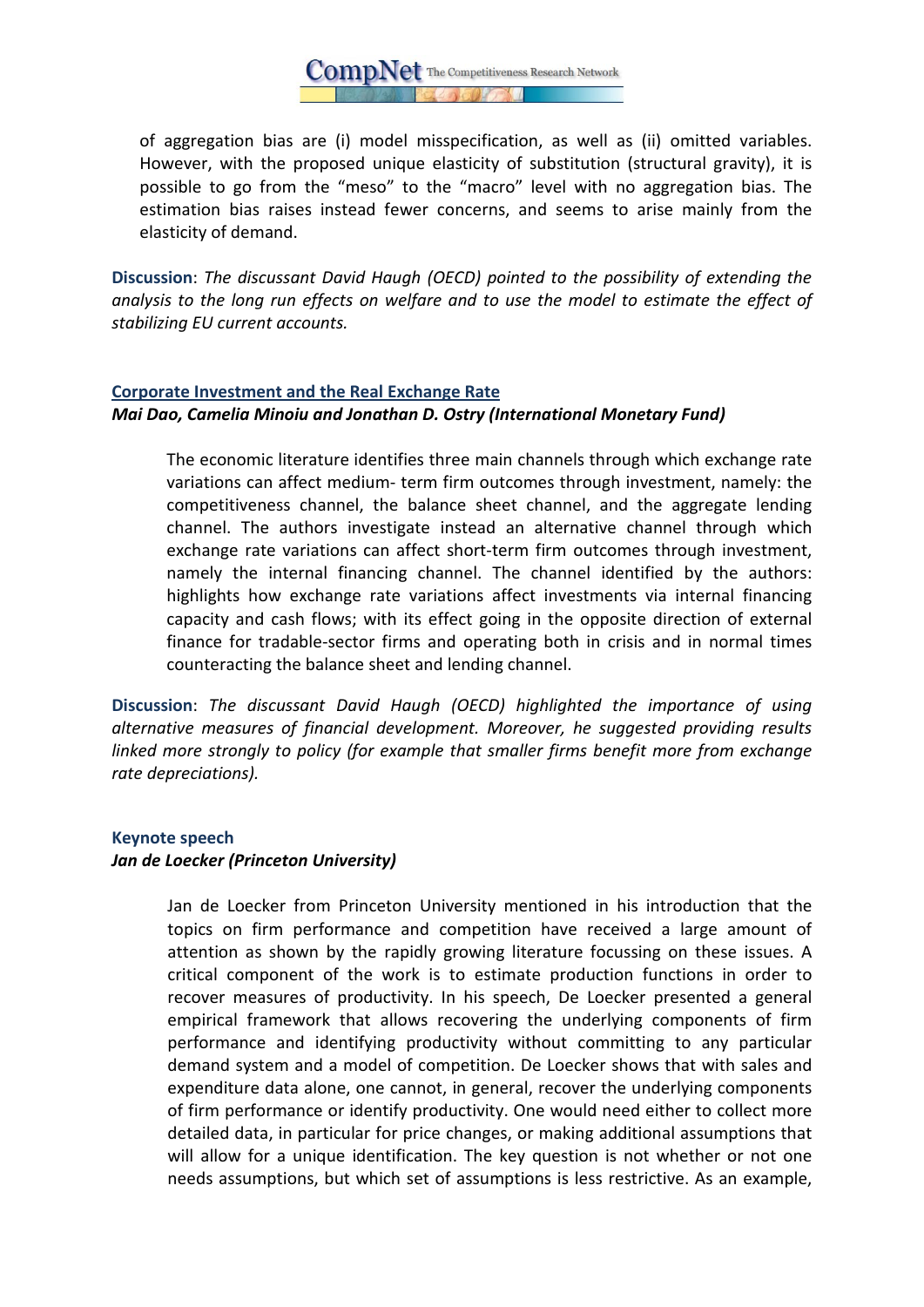$\text{CompNet}$  The Competitiveness Research Network

de Loecker presented a very recent paper that examines how prices, markups and marginal costs respond to trade liberalizations in India. The authors develop a framework to estimate markups from production data with multi-product firms. The approach does not require assumptions on the market structure or demand curves faced by firms, nor assumptions on how firms allocate their inputs across products.

## **Session 2**

## **Resource Misallocation**

Chair: Eric Bartelsman, VU University Amsterdam

## **Assessing the Labour Reallocation Process in Europe: Productivity-enhancing or not?** *Paloma Lopez-Garcia (European Central Bank), Eric Bartelsman (VU University Amsterdam), Giorgio Presidente (OECD)*

The authors underlined the importance of shifting resources from low productive to high productive firms, in order to have a productivity enhancing allocation of resources. The paper presented addresses two main questions:

- 1. Is input reallocation productivity enhancing in Europe and why?
- 2. Does productivity enhancing reallocation vary over the cycle?

In order to answer these questions the authors use the CompNet database and specifically employment growth data for six euro countries, over a twelve years period. They conclude that factor reallocation is an important source of aggregate productivity growth and that indeed factor reallocation is productivity-enhancing although there are differences across countries. Contrary to what predicted by theoretical works, productivity-enhancing reallocation slowed down during the great recession, partly due to the collapse in trade and partly due to the credit crunch.

**Discussion**: *The discussant Antoine Berthou (Banque de France) found the paper to be a very suitable application of the CompNet data that are particularly useful for cross-country studies. He suggested refining the identification strategy of the others in order to improve the credibility and robustness of the results. For example, Antoine mentioned in his discussion that the authors should better use an instrument for the "cycle" variable included as a covariate in the regression in order to avoid endogeneity bias. In a very similar vein, he suggested using more control variables for the "representative firm" characteristics in order to avoid omitted variable bias.* 

#### **Firm-Level Dispersion in Productivity: Is the Devil in the Details?**  *Zoltan Wolf, Lucia Foster, Cheryl Grim (U.S. Census Bureau), John Haltiwanger (University of Maryland)*

Zoltan Wolf, U.S. Census Bureau, mentioned that an important finding of the literature is that productivity differences among establishments are large, even in narrowly defined industries. This conclusion holds for both revenue-based and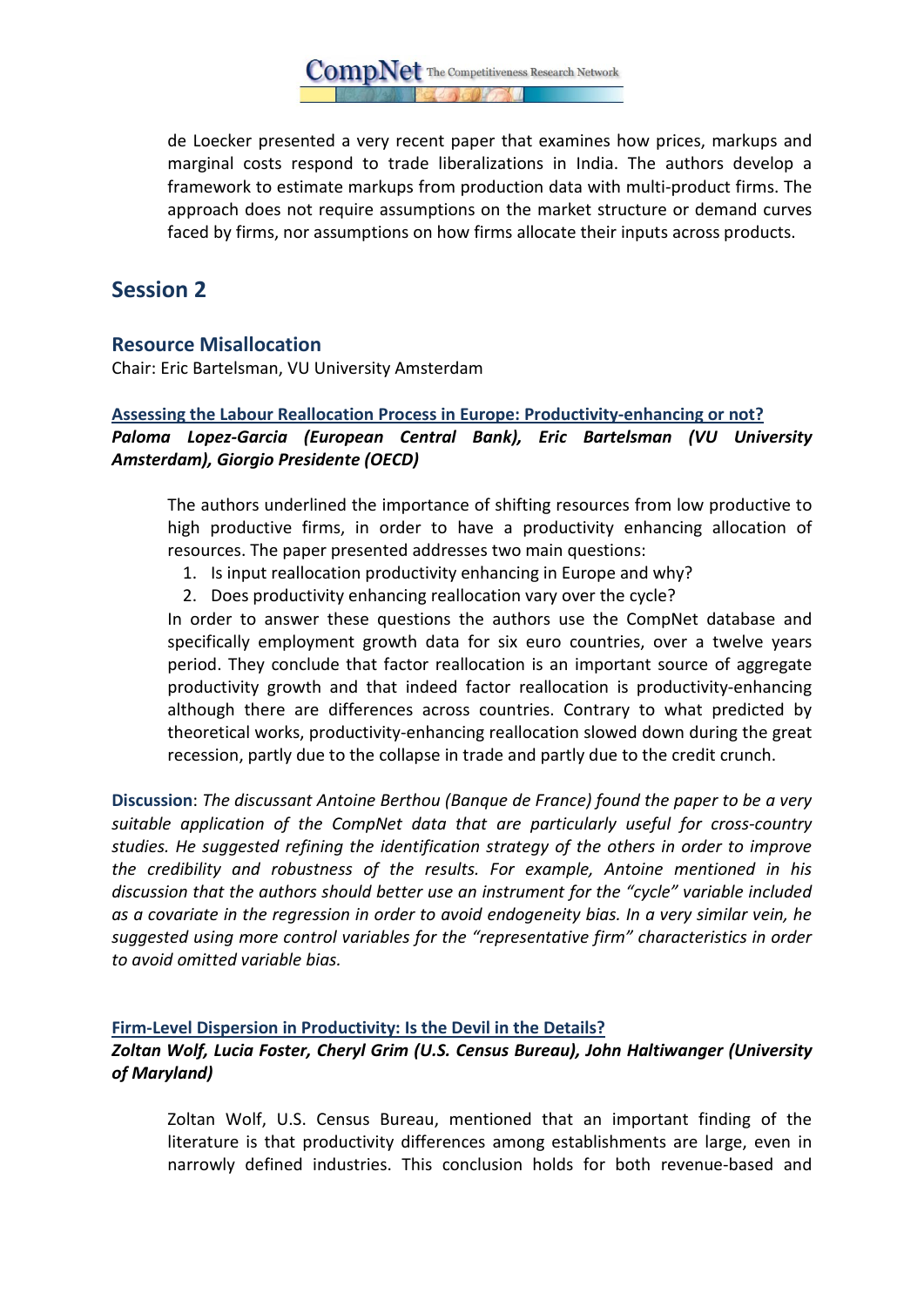quantity-based productivity measures. The high dispersion is robust to alternative estimation methods leading to believing that estimation methods are not critical for this and other core findings. Wolf reports, however, that alternative methods yield conceptually different measures. This is important since one specific measure, the one à la Hsieh-Klenow, has become an important indicator of the degree of misallocation. More specifically, their insight is that dispersion in a specific revenue productivity measure reflects dispersion in distortions – under certain assumptions about production and demand. Wolf and his co-authors show that the conclusions in Hsieh-Klenow (2009) don't necessarily hold under alternative assumptions about returns to scale. The analysis is particularly relevant because evidence suggests often non-constant returns to scale.

**Discussion**: *The discussant Antoine Berthou (Banque de France) praised the work of Wolf as very useful since the HK measure is a frequently used tool in the recent literature. Berthou named a list of other possible determinants - apart from the assumption about constant returns to scale - that could potentially drive dispersion in TFPR, including market structure, adjustment frictions or counter-cyclical dynamics of TFPR dispersion as suggested by recent empirical findings.*

## **Trade Liberalisation and Reallocation: the Role of Foreign Ownership**  *Cagatay Bircan (European Bank for Reconstruction and Development)*

The author investigates the impact of trade liberalisation on cross-border investments, productivity, and innovation. Using the customs union agreement between Turkey and the European Union as a quasi-natural experiment, Bircan provides evidence that greater product market competition due to output tariff reductions leads to technological upgrading across Turkish firms. Drawing from firmlevel information included in the manufacturing census, he concludes that unilateral trade liberalisation induces cross-border investments and productivity-enhancing innovations. It also induces more multinationals to provide finances and technologies, possibly due to higher product market competition.

**Discussion**: *The discussant Matteo Bugamelli (Banca d'Italia) defined the paper as an interesting and novel contribution to the literature, unveiling novel mechanisms of productivity enhancing trade liberalization. The discussant suggested replicating the results excluding the years when Turkey was hit by the crisis. Bugamelli points out that during the time-line considered by the author, 1995-2001, Turkey in 2000-2001 was hit by the financial crisis. Bugamelli suggested tobetter untangling the impact of the crisis by considering the period 1995-1998. Lastly, he suggested to the author to clarify further the channels through which foreign ownership could impact positively the productivity upgrading.*

**Capital and Labour (Mis)allocation in the Euro Area: Stylised Facts and possible Determinants**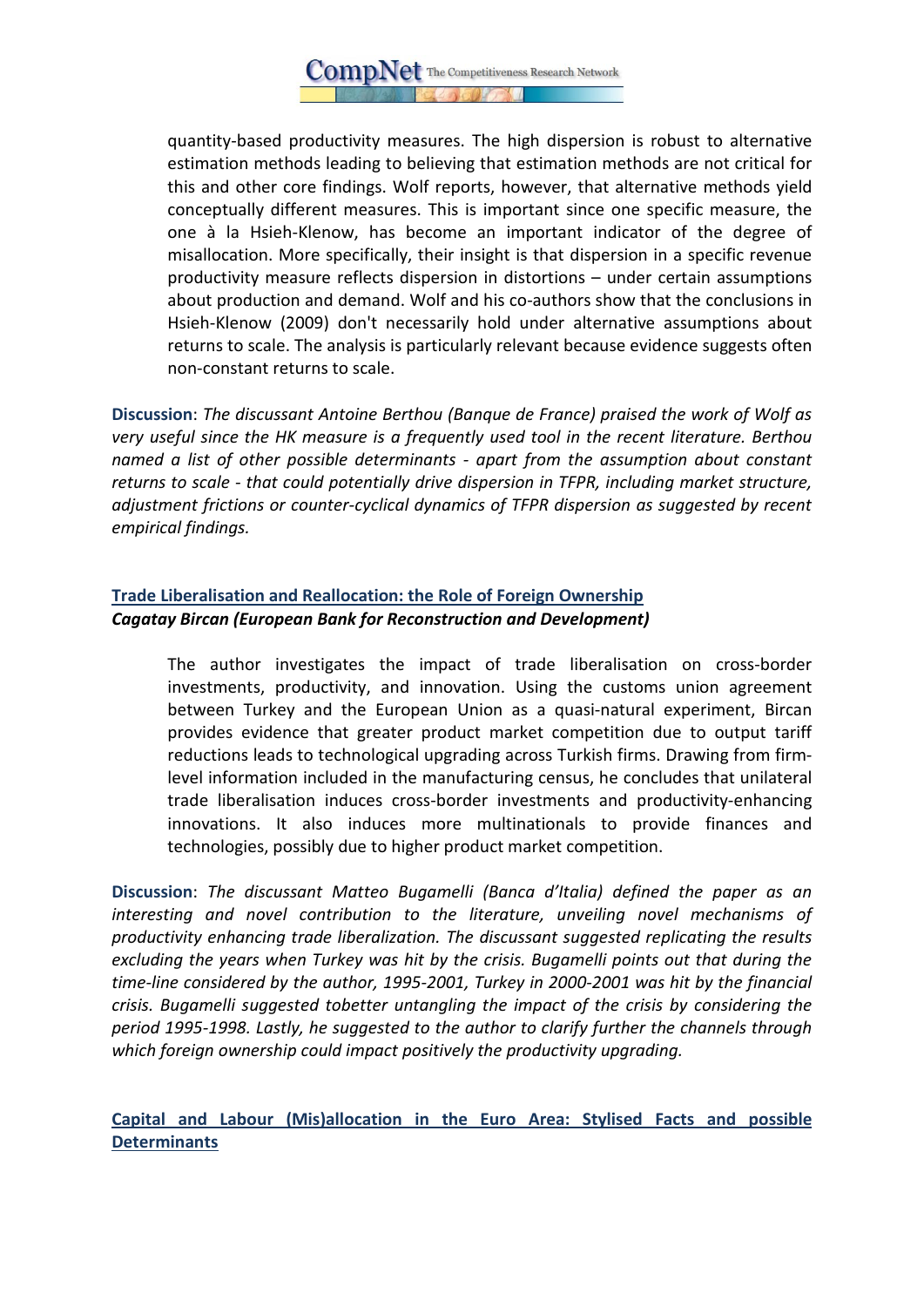

## *Elisa Gamberoni, Paloma Lopez-Garcia (European Central Bank), Claire Giordan (Banca d'Italia)*

Gamberoni presented recent work that aims at measuring the current degree of capital and labour misallocation across in Europe. The measure employed is the one proposed by Hsieh and Klenow. The HK suggest that in a context where there are no distortions, profit maximization ensures that returns to capital and labour ("marginal revenue product" of the two inputs) are the same across all firms in a sector, i.e. the dispersion is zero. Using CompNet data on five European countries and eight macrosectors between 2002 and 2012, Gamberoni shows that the dispersion of capital productivity has increased in most euro area countries, remarkably in the service industry. The result can be explained by the rising in demand uncertainty. Moreover, reductions in product market regulation have inhibited these dynamics. Labour misallocation was very stable over the observed time horizon with only a slight increase in the manufacturing sector. This trend is explained by the changes in the degree of product and labour market regulations. Interestingly, while controlling for all other explanatory variables, the crisis had an efficiency-enhancing effect on both capital and labour.

**Discussion**: *The discussant Matteo Bugamelli (Banca d'Italia) praised the work of Gamberoni and co-authors as their framework accounts for the role of demand as a source of growth but also of uncertainty. He noted that the dependent variable used here, i.e. dispersion in marginal productivities, is not necessarily a measure of misallocation as shown for example in Asker et al. (2014). On the contrary, in a model with dynamic inputs and adjustment costs it could even be a measure for efficient (dynamic) allocation.*

### **Recent policy-relevant research by the European Commission**

#### **Quality Adjusted Labour Productivity Index in the EU** *Isabelle Remond-Tiedrez (Eurostat)*

Isabelle Rémond-Tiedrez presented a newly developed standardized methodology for the so-called Quality Adjusted Labour Index (QALI). The index is particularly useful to undertake multi-factor productivity and growth accounting analysis. According to Rémond Tiedrez, the key advantage is that it provides a broader picture of labour inputs into the production process, taking into account the heterogeneity of the workforce (e.g. age and skills). The QALI indicator combines both macro-data from National Accounts and micro-data from the EU statistics of the Labour Force Survey (LFS), the Structural Earnings Survey (SES) as well as the EU-Statistics on Income and Living Conditions (EU-SILC). By keeping track of the workforce composition, the index provides a broader and more complete perspective in assessing productivity performance. Data is available from 2002 to 2014, for each member of the European Union and the European aggregates: euro area and European Union as a whole.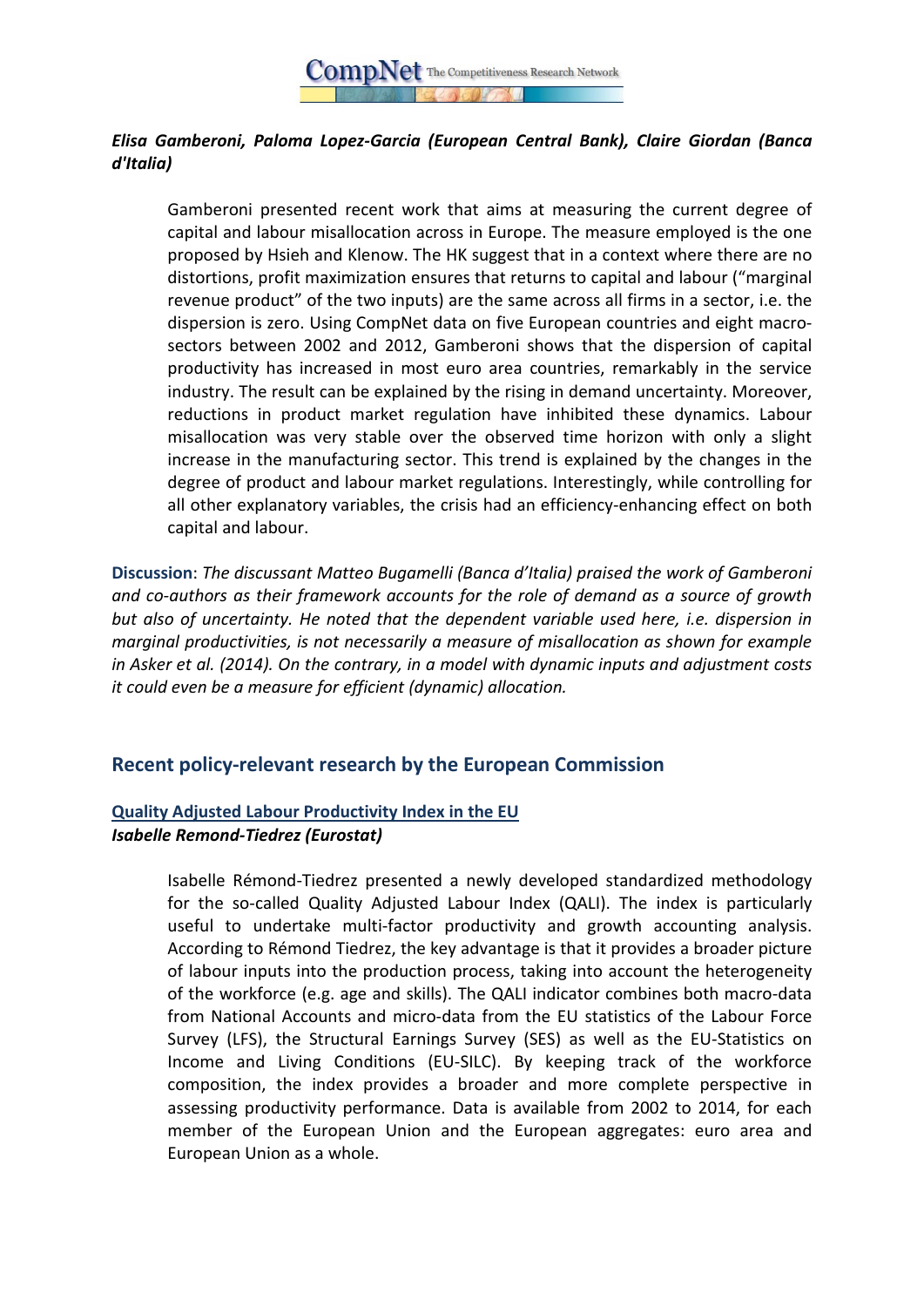### **European Wheel of Competitiveness**  *Letizia Montinari (European Commission)*

Letizia Montinari from the Joint Research Center (JRC) of Eurostat introduced the EU Wheel of Competitiveness (EWoC). It is a statistical reference framework for the analysis of the competitiveness stance of the EU28. Apart from the conceptual framework, it comprises a set of 35 variables, including five main dimensions (macro and micro), globalisation, and environmental as well as socio-institutional indicators. The main objective of the project is to provide all Eurostat users with a comprehensive and easy to-access framework that compares and harmonizes high quality statistical information for the analysis of competitiveness in the EU 28. The indicators that are part of the EWoC will be made available in September 2016 via the website of Eurostat.

#### **Cost Competitiveness and Euro Area rebalancing**

#### *Gaetano D'Adamo and Josefina Monteagudo (European Commission)*

Gaetano D'Adamo has reported on recent evidence on the trade balances and labour costs adjustments in Europe. According to his work, some rebalancing has already materialized and some it is still ongoing. He emphasized that cost-competitiveness is key for intra-EA export performance and of vital importance for the rebalancing processes across countries. D'Adamo noted that, before the crisis, the observed export slowdown in many countries was driven by a worsening costcompetitiveness. Interestingly, quality is one of the elements defining non-cost competitiveness: while reducing labour costs can help in the short run, increasing quality is crucial for the long run competitiveness.

## **Friday, 22 April 2016**

#### **Keynote speech**

#### *Andrew B. Bernard (Tuck School of Business at Dartmouth)*

The second day was opened by the keynote speech of Andrew Bernard. He explained that the emergence of GVCs raises many new questions to be addressed by researchers and policy-makers. A great deal of the focus is indeed on cross-border flows. We understand, however, only little about the firm-to-firm connections in GVCs and even less about structures and firm behaviours in domestic networks. Questions to be answered include for example, which firms connect, how geographic distances between firms are relevant, and how networks evolve over time. Bernard presented a paper that uses transactions among Belgian firms subject to the VAT, over 2002 and 2012, to identify a number of stylized facts. First, firms differ substantially in the number of connections they have to other firms with manufacturing enterprises having most of the connections. Second connected firms buy from and sell to all types of firms while less connected firms buy from and sell to big/connected firms only. In terms of geographic distance between connected firms,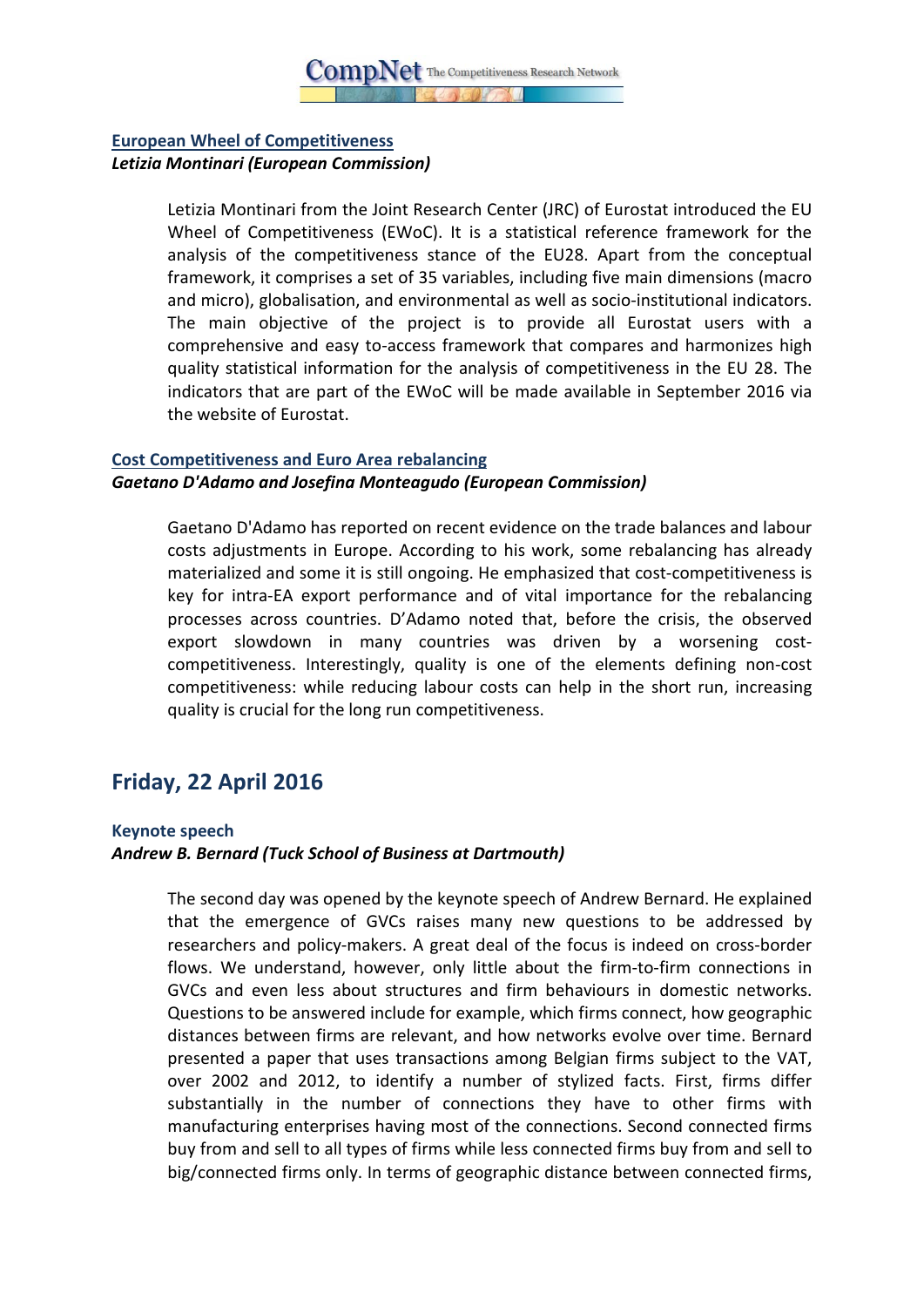$\operatorname{CompNet}$  The Competitiveness Research Network

Bernard showed that most connections are local only suggesting that distance plays a strong role in buyer-seller connections even in a small country like Belgium. Interestingly, firms that perform better in terms of turnover and TFP, source from multiple locations. Third, by drawing from the dataset on Belgian firms, he also showed that most exporting firms sell the majority of their output domestically, which raises the question of how important domestic networks are for international trade and in general the general country's export performance.

## **Session 3**

## **Global Value Chains 1/2**

Chair: Matteo Bugamelli (Banca d'Italia)

#### **Overcoming The Middle-Income Trap: The Role of Global Value Chain Integration for Climbing up the Income Ladder**

*Daria Taglioni, Deborah Winkler (World Bank), Victor Kummritz (Institut de hautes études internationales et du développement), Mauro Boffa (Université de Genève), Gianluca Santoni (Centre d'études prospectives et d'informations internationales).* 

The study addresses whether the integration in global value chains (GVCs) helps countries avoiding the "middle-income trap". The role of GVC integration in supporting countries climbing up higher income level is also analysed by Taglioni and co-authors. The main finding is that expanding and strengthening a country's participation in GVC increases the probability of transitioning to a higher income class. The results in more pronounced for low income countries. Similarly, growth in output per capita is higher for low income countries. According to the authors, the lack of impact on income growth in high-income countries may be due to unobserved heterogeneity. Once controlled for macro-economic conditions and time-invariant heterogeneity, integration into global production networks is positively correlated with GVC integration. In addition, both within-industry and cross-industry (buyer and seller) GVC linkages have positive and significant effect on per capita income, with the effect being larger for intra-industry linkage.

**Discussion**: *The discussant Jan Babecky (Czech National Bank) invited the authors to test further the robustness of their results. He suggested considering a shorter time-line, like 2008-2011, to see whether the results would change substantially. In addition he invited the authors to extend the analysis to new data e.g. the WIOD 2000-2014. Among other comments, he suggested to consider non-stationarity in their 2SLS specification and to test their hypothesis on country groups.* 

**Local or Global Outsourcing and Firm's Performance: Empirical Evidence from the Belgian Production Network** *Emmanuel Dhyne, Cédric Duprez (National Bank of Belgium)*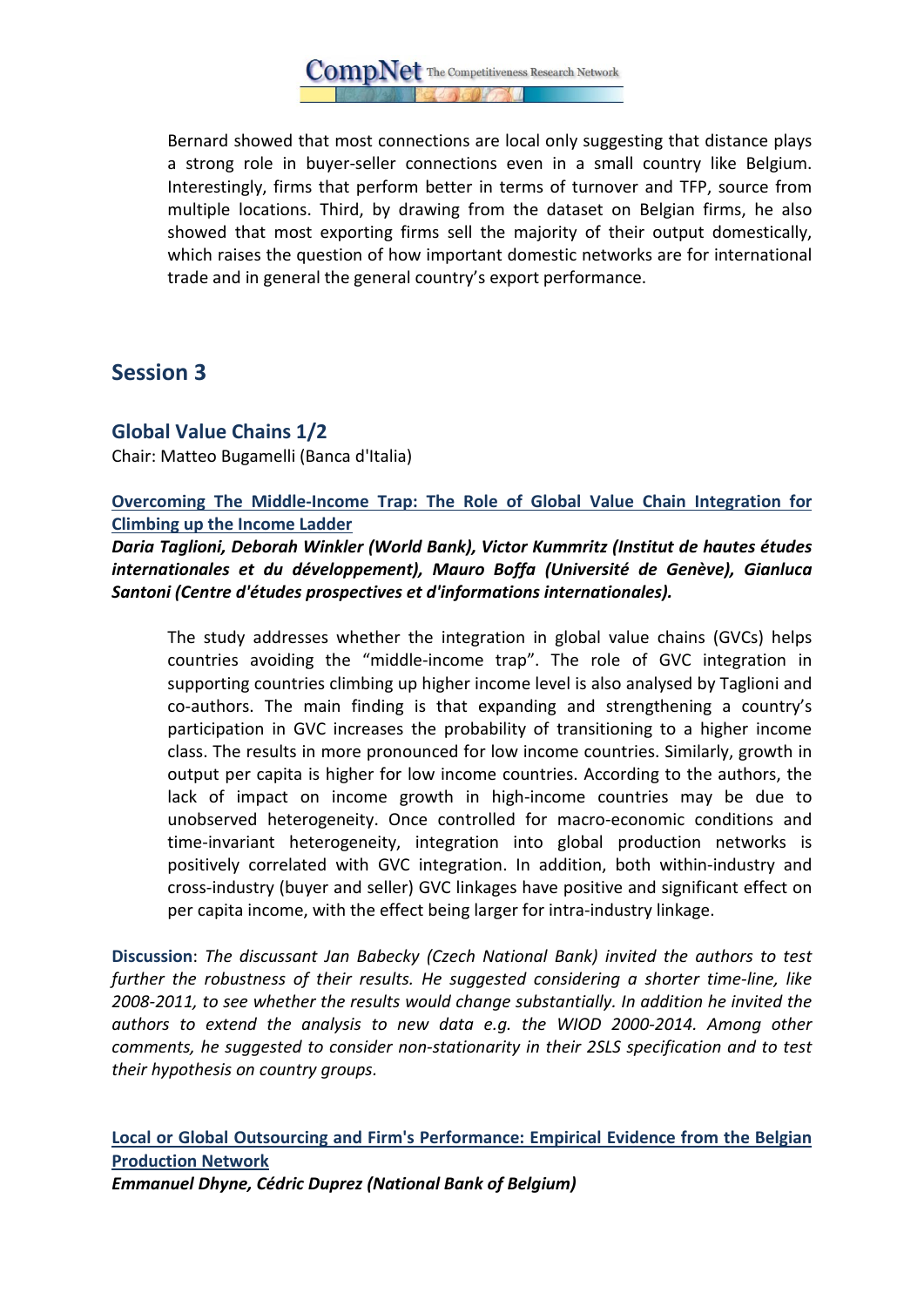The paper combines an original dataset on Belgian firm-level exports and imports with WIOD data for the period 2002-2011, the authors are therefore able to characterise the length of production chains in which Belgian firms are involved. The relevant role performed in the chain by these firms is also analysed by Dhyne and coauthor. The results proposed support the idea that larger TFP growth is associated with firms' participation in production chains. The position of the firm in the chain affects its contribution to the value added embodied in the final good, and in addition, affects its survival. A theoretical model of organization of production chains is also proposed by the paper.

**Discussion**: *The discussant Jan Babecky (Czech National Bank) pointed that additional robustness checks considering different time frameworks would be optimal. He invited the authors to verify their results considering two different time periods, e.g. 2000-2008 and 2009-2011. As for the previous paper, he suggested to use the recently updated WIOD. He also suggested showing some stylized facts in order to provide a more comprehensive view.* 

### **Peak Trade? An Anatomy of the recent Global Trade Slowdown**  *Marcel P. Timmer, Bart Los, Gaaitzen J. de Vries (University of Groningen), Robert Stehrer (The Vienna Institute for International Economic Studies)*

As a matter of fact, global trade is shrinking compared to world GDP. The literature links this shift in world trade to the structure of demand and production. The authors analyse the slowdown in global trade by focusing on the changes in international trade, and including in the analysis the structure of final demand and the effects of changes in production fragmentation. They use the updated WIOD, for the period 2000-2014, to account for changes in global trade elasticity. They decompose this change into change in global production structure and change in global demand, in order to distinguish their impact. Results show that after the crisis the slow-down in trade growth was not due to changes in supply chain, which had actually a positive impact, but changes in the demand structure.

**Discussion**: *The discussant Jan Babecky (Czech National Bank) explained that it would be useful for the paper to perform the analysis on the basis of constant price series and with annual data. He invited the authors perform regression analysis to account for the dynamics and concludes suggesting to consider the decomposition at country level.*

## **Session 4**

## **Global Value Chains 2/2** Chair: Lubos Komarek, Czech National Bank

**Global value chains and effective exchange rates at the country-sector level**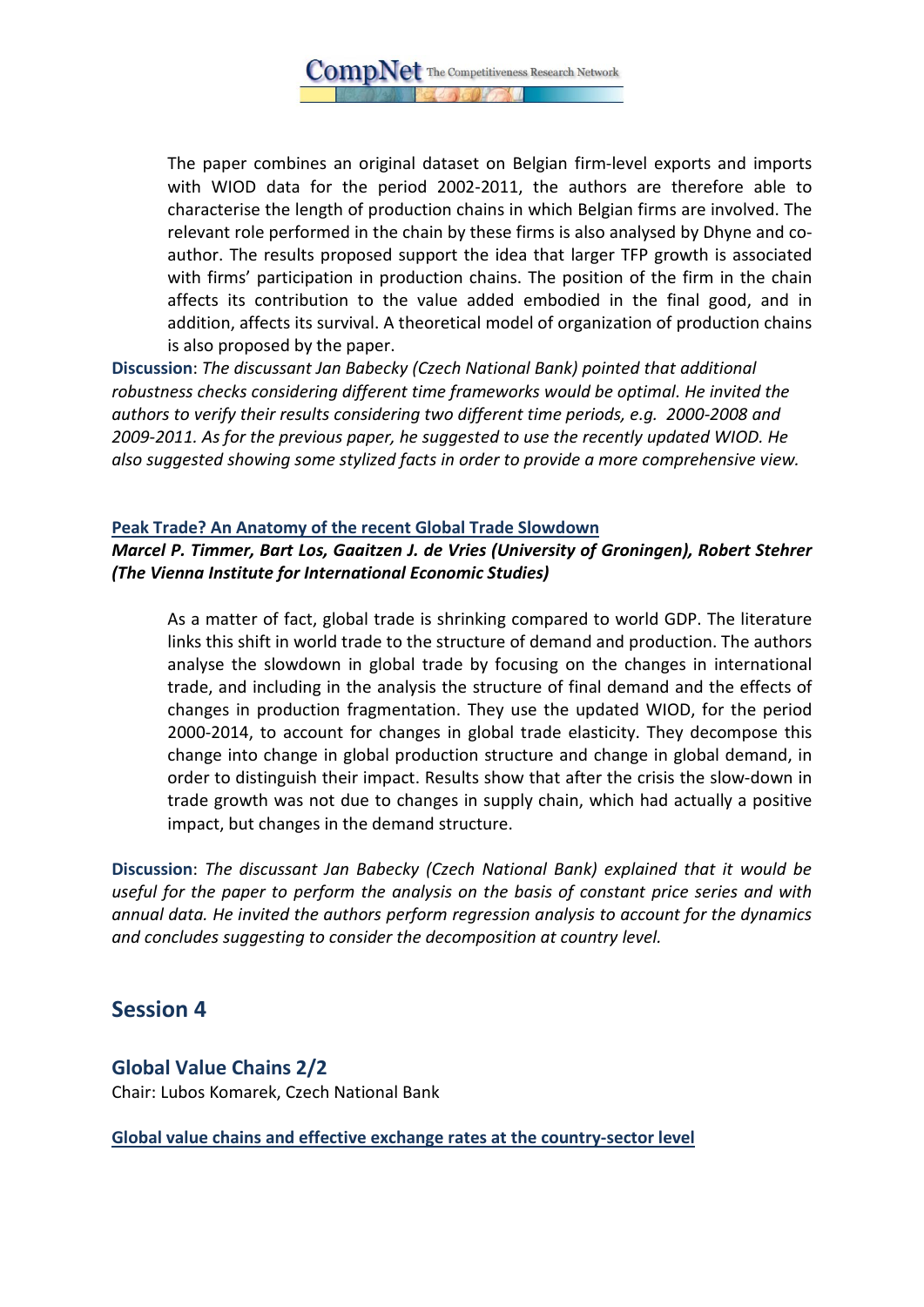## *Nikhil Patel (Bank for International Settlements), Zhi Wang (United States International Trade Commission) and Shang-Jin Wei (Asian Development Bank, Columbia University, NBER, CEPR, and CIER)*

The paper proposes a new model of Real Effective Exchange Rate (REER) that better captures movements in competitiveness, while creating a database of country and sector level REERs using data from World Input Output Database (WIOD). The conventional model ignores intermediate inputs and heterogeneity across sectors and within countries, and has stringent assumptions on the elasticity of substitution in production and preferences. The new model uses sector and country level REER weights and incorporates sector level price indices and different elasticities of substitution. The measure derived is an improved measure of REER along four dimensions:

- 1. Trade in intermediates and distinction between gross and value added flows
- 2. REER indices at the country-sector level
- 3. CES production functions and preferences with elasticities estimated from the data
- 4. Use of sector level prices instead of aggregate country level prices

**Discussion**: *The discussant, Beata Javorcik (Oxford University) advised on using this tool to study competitiveness asymmetries within the Eurozone.*

#### **Global value chain participation and current account imbalances**

## *Johannes Brumm (University of Zurich), Georgios Georgiadis (European Central Bank), Johannes Gräb (European Central Bank) and Fabian Trottner (Princeton University)*

The authors link the rise of global value chains (GVC) participation to the emergence of current account (CA) imbalances, with GVC participation raising CA by improving competitiveness and by temporarily boosting exports. The paper proposes a theoretical framework that models this relationship, and estimates a CA regression built on the IMF External Balance Assessment (EBA) framework. Overall, the authors find that the GVC participation accounts for an economically significant part of unexplained CA imbalances.

**Discussion**: *The discussant, Beata Javorcik (Oxford University) questioned the focus of the authors on transitory shocks and whether these shocks can be regarded indeed as transitory, and highlighted a number of other sources influencing the relevant relationship.* 

## **Session 5**

## **GVC research going forward**

Chair: Filippo di Mauro, ECB

**Introductory remarks**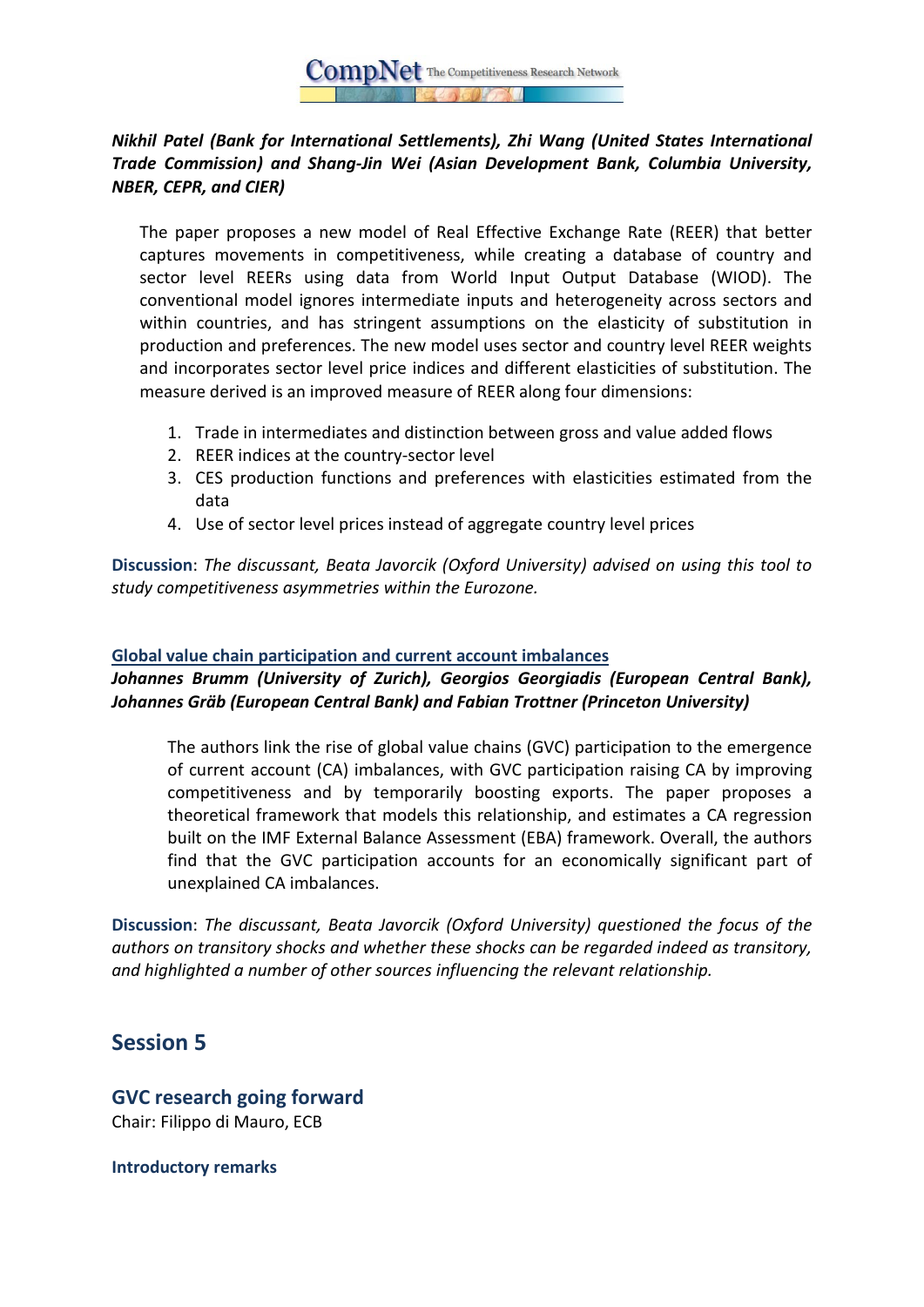

#### *Bart Los (University of Groningen)*

Bart Los presented an update on the WIOD database. At the moment, the database covers the period 2000-2014, about 60 industries as well as additional countries. The WIOD is also available at regional level, covering 240 regions and most EU countries. The period covered is the 2000-2010, with more than 50 products and 10 industries for which the data is available. Bart Los presented a number of applications and concluded that it is important to integrate further micro and macro data. He also added that there is a fundamental need of improving the data that are currently used to compile the input-outputs tables (e.g. in terms of consistency between National Accounts statistics and bilateral trade data).

## **Global Value Chains, Inflation Co-movement, and the Globalisation of Inflation** *Raphael Auer (Bank for International Settlements and Swiss National Bank)*

The author links the rise of spillovers of global shocks into national PPI to the extensive participation of firms in global value chains. Due to the linkages arising by the purchase of inputs on a global scale, the co-movements of PPI inflation across countries are sizable and more than doubled in recent times. The author argued that there is a need to extend the research in several directions, including (i) tackling the transmission mechanism from PPI to CPI, (ii) analysing the transmission of small vs drastic shock, as well as (iii) better quantify "openness" and its impact when production processes are internationally contestable.

After the presentations, a couple of short interventions were made by participants from the stage and the floor. Daria Taglioni (World Bank) emphasized that it is crucial to evaluate and harmonize different methodologies, also benefitting from synergies of different datasets. Dalia Marin (University of Munich) presented a recent example from her research asking whether GVCs increase exports. Data from EFIGE confirms the theoretical predictions, which suggest that offshoring and reorganization of firms spurs productivity and exports. Marcel Timmer (University of Groningen) made clear that different databases with different focusses are necessary to address the variety of questions that are currently debated in GVCs research. He added that the increasing interconnections through GVCs across countries and firms leads to blurred country borders. Beata Javorcik (University of Oxford) observed that this implies that firms are increasingly competing on a global level and not on local/country-level anymore.

Concluding the discussion which unfolded after the presentations, the Chair urged CompNet members, particularly the ones mostly involved in the CompNet "labour module", to examine whether data available already at the national level related to operations of GVCs could not be included in the next vintage of the CompNet data base.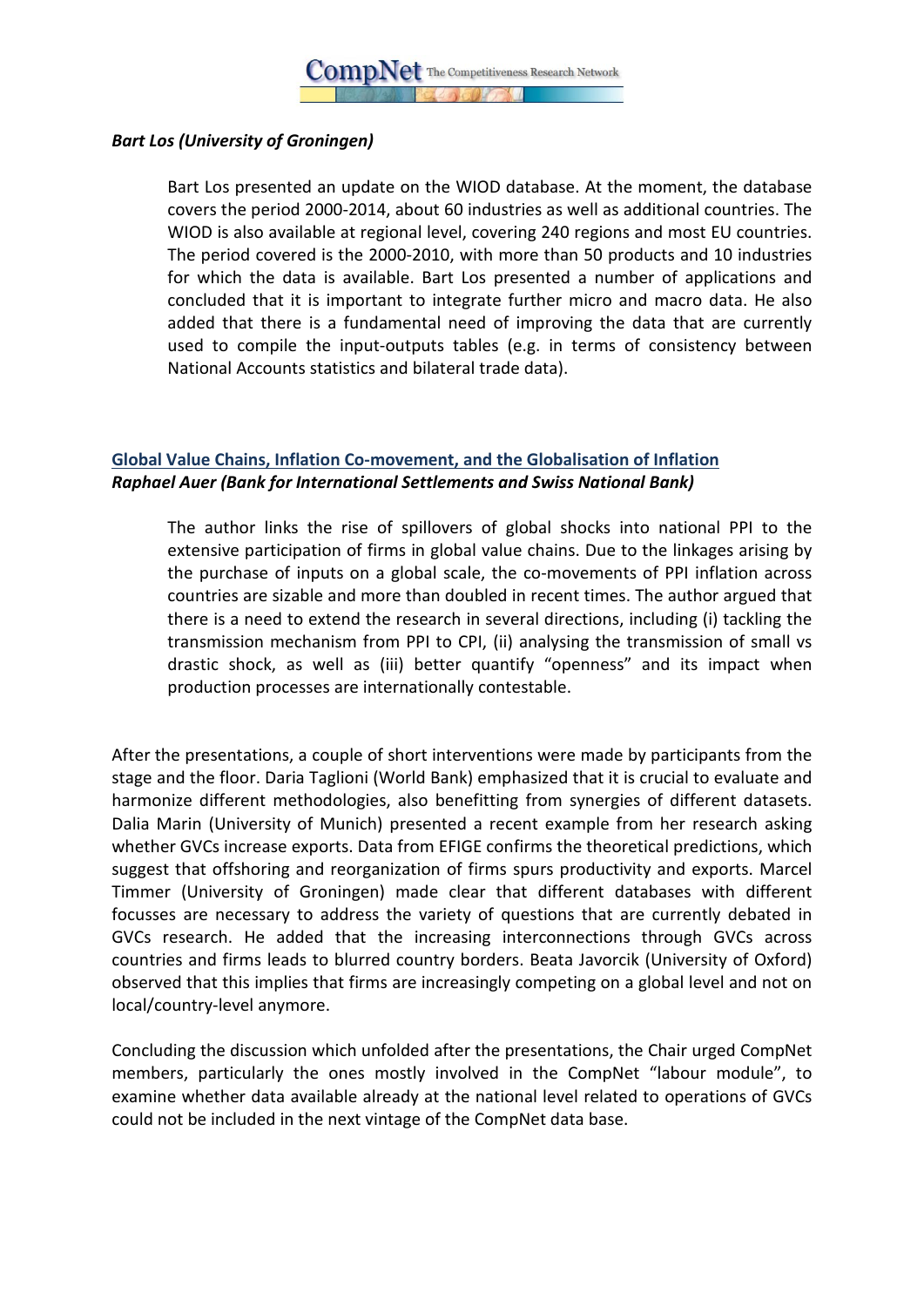

## **Policy Panel**

Chair: Lubomir Lizal (Czech National Bank)

In his introductory speech, Lizal discussed some open issues in the trade literature (e.g. the impact of the Great Recession on export performance and resource misallocation and the impact of GVC on transmission of shocks). More research is needed to provide a complete understanding of these issues. From a macroperspective, the implications in terms of inflation of these events are crucial.

## *William Maloney (Chief Economist, Equitable Growth, Finance and Institutions, World Bank)*

Maloney started his presentation by explaining how the same good can have radically different implications for development. He proposed as an example the copper production that had a positive impact in Chile, in 1870-1970, while in the rest of the world the production of this material had been detrimental. The key feature to explain this fact is the ability to adopt or produce new technologies that in Chile facilitated copper production. He stressed also that a minimum human capital, or innovative capacity, is required to reach higher level of production. He stressed the importance of a comprehensive view, from the firm and institutional perspectives, the so-called greater national innovation system (NIS), to fully understand the dynamics of the innovation system.

#### *Dalia Marin (Ludwig-Maximilians University Munich)*

Prof. Marin addressed the question: which firm organization performs better? Data on offshoring and decentralized management (the extent to which managers can take autonomous decisions) can be nowadays retrieved from EFIGE database, Amadeus Data and UN Comtrade data. On average, for countries like UK, offshoring helps firms to have better performance. Similarly, decentralizing the management has positive effects. She claimed that this result is even stronger when firms decide to do both.

#### *Margareta Drzeniek (Global Competitiveness and Risks, World Economic Forum)*

Ms. Drzeniek emphasized the political economy aspect in the discussion about GVC measures. She named several aspects that the index and the discussions in general should account for. First, it is of vital importance to analyse the role of digitalisation and firms business models in more detail. Related to this aspect, she also pointed out to assess the speed by which GVCs emerge, also to properly draw proper conclusions for policy making and regulatory issues. Lastly, it is crucial also to take note of the environmental dimension of GVCs.

#### *Natacha Valla (European Investment Bank)*